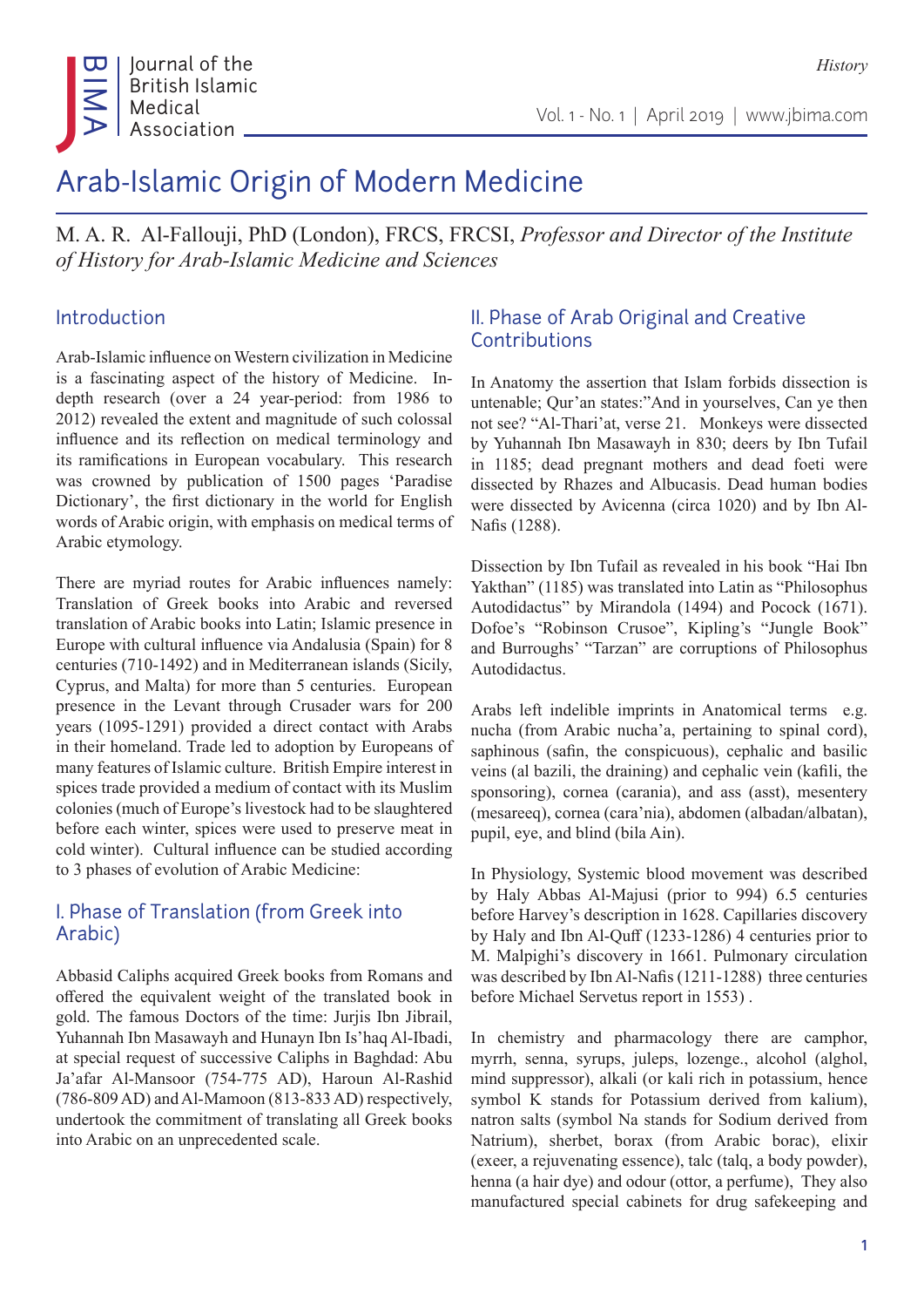Indeed the word drug is derived from Arabic (deriaq or teriaq). Arabic numbers, fractionation and decimal system facilitated the drug dosage communication.

In Food, Nutrition, and Health there are plethora of Arabic names such as guava, dates, banana, apricot, orange, tangerine, lemon, sultana. They discovered soap (from Arabic sapoon), coffee (qahwa), sugar (sukkar), candy (qand), amber (amber), saffron (za'afran, a food colouring), carthamus (or bastard saffron), cumin, coriander, rice, aubergines, artichokes, cotton, and wood.

In Medicine and Surgery, Arabs manufactured many instruments e.g. catgut, cautery, catheter, gauze, and Leather bulb syringe used for rectal enema. The word catheter is derived from Arabic Catha Tair, bird's quill a hollow tube with attenuated end used for writing); gauze (from Arabic Gazza where it was manufactured); bandages made of various textile materials for wound dressing or as a tourniquet in snake bites; wicks were also used in abscess cavities. Leather bulb syringe (from Arabic Zarrag, a goat stomach wrapped on silver tube) was used for rectal enema. Proctoclysis was invented by Avenzoar (8 centuries before J Murphy in 1908) for preoperative feeding of soup and yogurt infused via rectum with the aid of an invented enema ; urethral dilator, sound and lithotrite used by Albucasis; gypsum (from Arabic Gyps, a powder hardened by water was first used by Arabs in fractures, splints were also made of pomegranates tree wood); snares (from Sinnara for removal of nasal polyps, enlarged tonsils, varicose veins and piles); tracheostomy (first mentioned by Rhazes, performed by Avenzoar on goats and executed by Albucasis on one of his maids successfully); oesophageal intubation with narrow silver tubes was used by Avenzoar for feeding; vaginal speculum and obstetric forceps (anticipate Chamberlain's); and glasses and optics. Command of anatomy, anaesthesia, antisepsis and instruments made abdominal surgery and caesarian section feasible events. Indeed, Black gown of graduation from Medical colleges derived from black Abbasid Aba'.

In Microbiology, Islam considered leprosy and plague as infective diseases and advised quarantine principle for plague control. When Rhazes was asked to locate the newly founded Al-Mu'tadidi Hospital (after Caliph name), he hanged peices of meat in various corners of the city and the place the meat last to become rotten was selected for the hospital foundation.

Arabs named common cold an influenza (from Arabic Anf-alanza or goaty runny nose); they used the crushed rotten bread for Tonsillitis, thus unwittingly discovered antibiotics before Alexander Fleming. Methods for skin cleansing in trauma, in compound fracture and prior to surgery included the use of Alcohol (discovered by Rhazes); soap and water (Initially, Arabs discovered cleaning power of frothy Christ's thorn leaves with water); cotton, rose oil and egg white for compound fractures (before reduction); and the use of Water and Honey.

"Arabian Nights" (Sir R. Burton) contains reference to anaesthesia by inhalation. Theodoric of Bologna (1206-1298) whose name is associated with the 'Arabic soporific anaesthetic sponge' got his information from Arabic sources. The sponge was steeped in aromatics and soporifics and then dried; when required it was moistened and applied to lips and nostrils. The Arabic innovation entails the immersion of the so-called 'anaesthetic sponge' in a boiled solution made of water with a unique mixture of hashish (from Arabic hasheesh), opium (from Arabic afiun), C-hyoscine (from Arabic cit al huscin, the beautiful lady), with Zo'an (Arabic for wheat infusion) acting as a carrier for active ingredients after water evaporation and within sponge interstices. Poppy seeds infusion liquid and paste were used orally in surgical procedures e.g. dental extraction, and ice was manufactured and used for local anaesthesia.

#### III. Phase of Reversed Translation (from Arabic into Latin)

Gerard of Cremona (1114-1187); and Faraj Ibn Salim (Moses Farachi) who in 1279, started translating Rhazes "Liber Continens" (23 Volumes) during his lifetime. During Renaissance period, most medical knowledge was available only in Arabic texts. Circa 1400, professor Mondino of Bologna influenced by Arabs, risked church excommunication for suggesting that a better knowledge could be obtained from human dissection than reading Galen's books!

Andreas Vesalius(1514-1564), father of modern anatomy dissected human cadavers. Fluent in Arabic, he wrote "A Commentary on the fourth Fen of Avicenna", followed by his baccalaureate thesis, "Paraphrase on the Ninth Book of Rhazes" in 1537 long before his masterpiece, "De Humani Corporis Fabrica Libri Septem in 1543.

On May 25, 1085, Alfonso VI of Castile took Toledo and established direct personal control over the Moorish city. The Toledo School of Translators, that had commenced under Archbishop Raymond of Toledo, continued to bring vast stores of knowledge to Europe by rendering great academic and philosophical works in Arabic into Latin.

Religious intolerance of Spanish Reconquest/ Inquisition Tribunals (in 1492) burning thousands of Arabic books, followed by Humanists movement aimed at purifying Medicine and Science by casting out all Arabic terms.